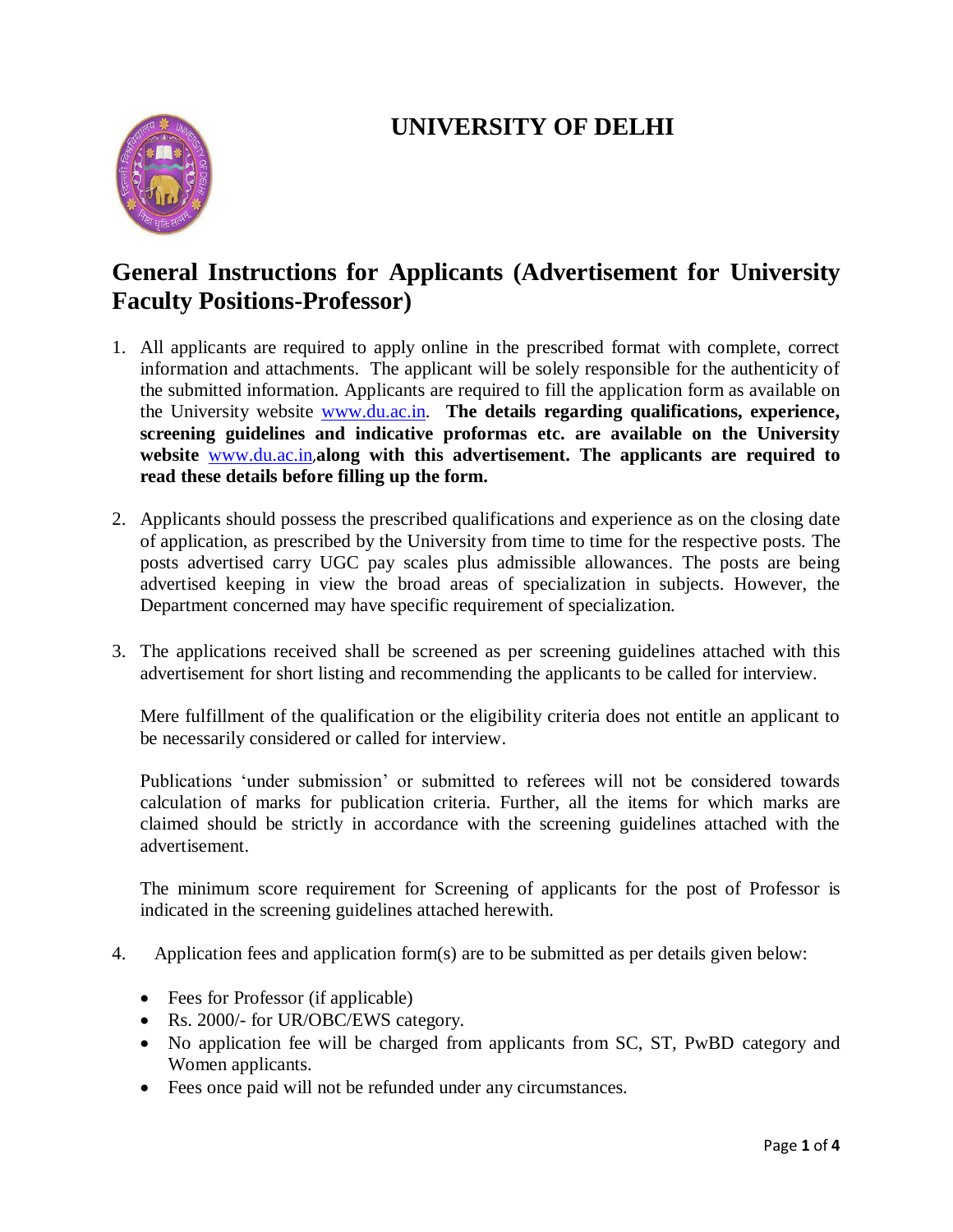- No application fee shall be charged from applicants, who had applied for the same post in the preceding advertisement, subject to the condition that interview for the said post in the said department had not been conducted. (The applicant shall have to provide the relevant details/proof of his/her having applied for the post against the advertisement referred herein).
- Application forms have to be filled only in online mode, as available on the website of the University along with this advertisement, within the prescribed time limit indicated in the advertisement. No offline forms would be accepted.
- Payment should be made online only, through credit/debit card/Net Banking.
- Applicants applying for more than one post/department must apply separately and pay fees separately.
- 5. In order to avoid last minute rush, the applicants are advised to apply early. In case of any persistent technical issue, the applicants can mail their problem at the email id **[registrar@du.ac.in](mailto:registrar@du.ac.in)** or **[teaching\\_rec@admin.du.ac.in](mailto:teaching_rec@admin.du.ac.in)**
- 6. The reservation for applicants from SC, ST, EWS, OBC (non-creamy layer), and Persons with Benchmark Disability (PwBD) categories will be applicable as per UGC/Central Government norms.

Applicants seeking reservation benefits available for SC/ST/OBC/EWS/PwBD categories must upload the necessary documents justifying the claim of respective reservation as per Govt. of India lists/rules/norms. The certificate uploaded should be in the format prescribed by the Union Government and should be digitally verifiable.

In case the applicant wants to claim benefits under the PwBD category, the applicant's relevant disability should not be less than 40 per cent. Proof to this effect in the form of a valid Disability Certificate must be uploaded with the application.

Applicants applying for the post(s) reserved for OBC must upload certificate of OBC (noncreamy layer)in the prescribed form issued by Competent Authority. The certificate should be of the current financial year, in accordance with instructions issued by the Union Government in this respect from time to time. Applicants should ascertain that they belong to the reserved categories (caste) enlisted in the Central List for the Other Backward Classes.

If the relevant certificates for respective reserved categories are not uploaded with the application, the application may be rejected and no appeal against its rejection will be entertained.

7. Consequent upon adoption of self-certification provisions as required by the Govt. of India, the University shall process the applications entirely on the basis of information/documents uploaded with the application. In case the information/documents are found to be false/incorrect by way of omission or commission, the responsibility shall lie solely with the applicant and the applicant shall be liable for action as per law.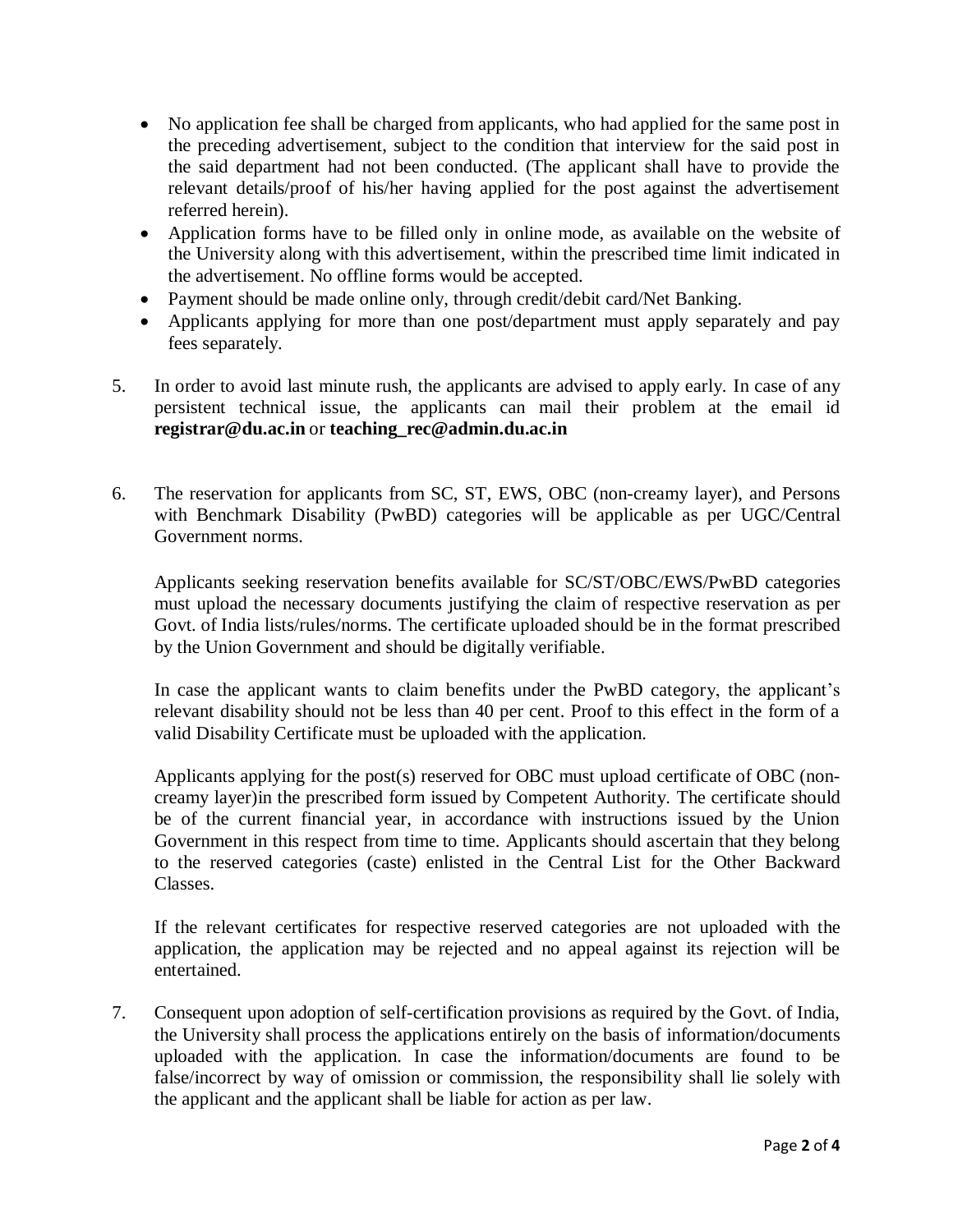- 8. The screened candidates called for interview should report along with all the testimonials/certificates in original along with valid photo ID (Aadhaar/Voter Id/Driving License/Passport). A set of self-attested photocopy of certificates/testimonials with respect to the qualifications, experience and category as applicable, indicated in the online application form, duly certified by the applicant should be submitted at the time of interview.
- 9. Applicants serving in Government/Public Sector Undertakings (including Boards/Autonomous Bodies) are required to submit 'No Objection Certificate' from the employer, at the time of interview, if not uploaded with the online application earlier. The NOC should also indicate the vigilance clearance from the parent department.
- 10. All correspondence from the University including interview letter, if any, shall be sent only to the e-mail address provided by the applicant in the online application form.
- 11. Applications which do not meet the eligibility criteria given in this advertisement and / or are incomplete in any respect shall be summarily rejected. Before applying online, applicants are advised to go through detailed notice available on the website of the University.
- 12. Applicants must NOT furnish any particulars that are false, tampered or fabricated, or suppress any material / information while submitting the online application and uploading self-certified copies/testimonials.
- 13. The University further reserves the right to amend the number of posts or not to fill any of the posts mentioned in the advertisement at its discretion without assigning any reason thereof.
- 14. Any consequential vacancies arising at the time of Interview may also be filled up from the available screened candidates.
- 15. The University will verify the antecedents of the applicant at the time of appointment or anytime during the tenure of the service. In case it is found that the documents/information submitted by the candidate is false or the candidate has suppressed relevant information, the services of the candidate shall be terminated without prejudice to any other action initiated by the University.
- 16. In case of the any inadvertent mistake in the process of selection, which may be detected at any stage even after the issuance of offer letter, the University reserves right to modify/withdraw/cancel any communication made to the applicants.